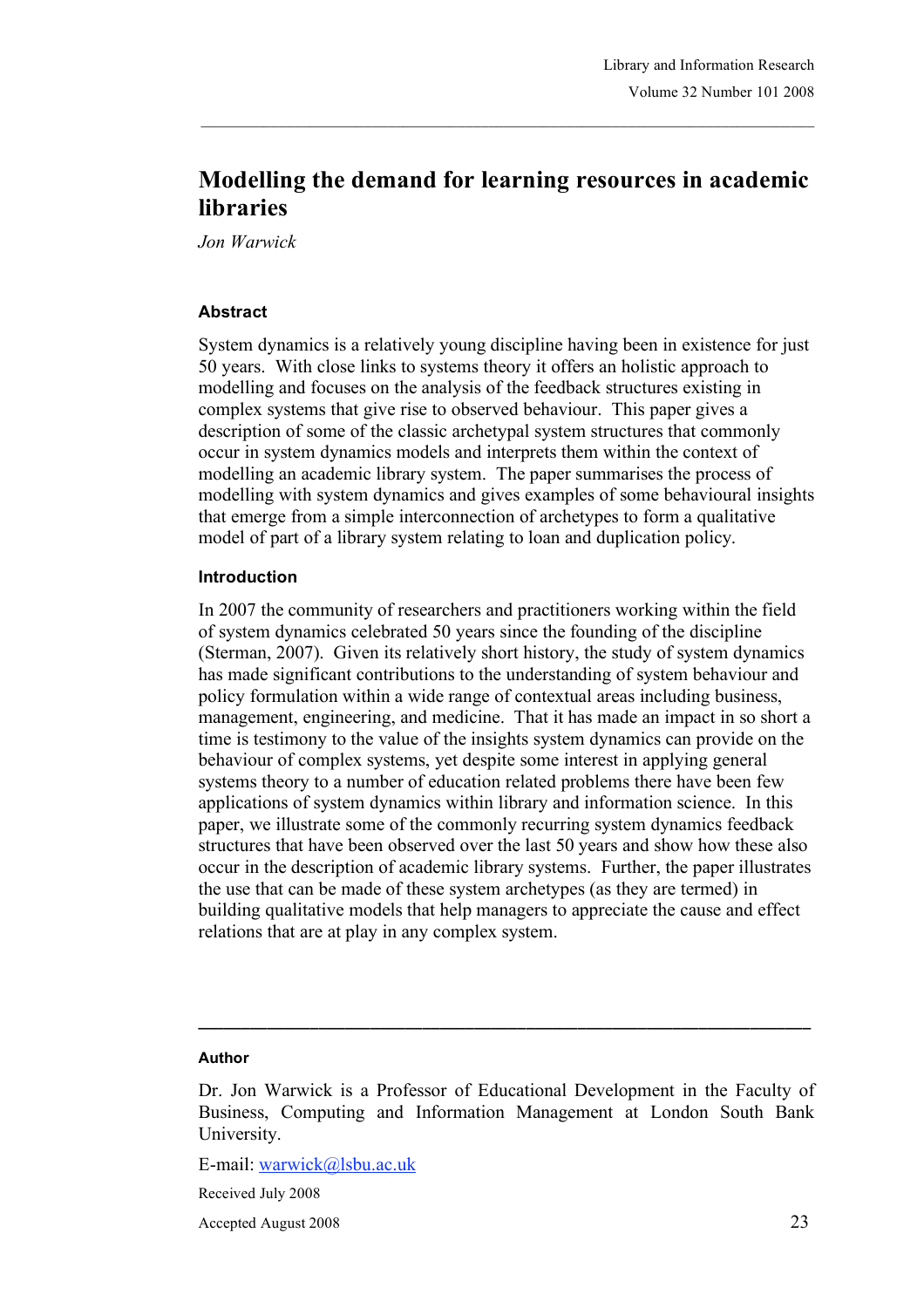## **Taking a systems view**

The application of quantitative and qualitative modelling to the analysis of academic library systems has long been of interest to those responsible for setting and delivering library policy and those within the management science community who find the types of problems associated with modelling such systems challenging and fraught with difficulty.

The application of general systems theory to planning and resource allocation in higher education institutions has attracted a good deal of interest over the last 10 years or so. Suggested areas of application have included the development of training and education programmes, effecting organisational change within institutions and also the sector as a whole, understanding the nature of learning at the individual or organisational level and the development of course or learning support processes. The last of these is of particular interest here as course and learning support processes will include library and learning resources.

If, for the purposes of this paper, we restrict our discussion of library systems to consideration of loan and duplication policy within a university library then a starting point for analysis of the system (assuming that we are, in some way, trying to 'optimise' the loan and duplication policy) might be to recognise that it is a human activity system. In other words, it is the activity of the staff and students (actors and users) within the structure of the library system that give it meaning and that give rise to the behaviour that we observe and the statistical information we collect that describes that behaviour. If we continue down this line of argument then to understand the system requires that we understand the behaviour of the actors and users and this is where problems for the modeller begin to become apparent.

Human behaviour can sometimes be difficult to rationalise and even if we assume that behaviour is logical, how can we access the individual's perception of the system that will condition their response and generate action? We are all familiar with these sorts of interactions throughout everyday life: the demand for goods in a shop might be significantly reduced by initial excessive demand (and hence continual shortage of stock) as customers seek other suppliers or substitute goods, the arrival rate and behaviour of customers in a queue will be altered by the perceived waiting time or queue length, a newly opened stretch of road becomes choked with motorists trying to use it or, strangely, remains empty as motorists assume that it will be busy!

A further problem relates to describing the criteria that users adopt in deciding their best course of action – that is to say what is our definition of 'optimal' in setting policy for users? There are many metrics that might be used to give some indication of system performance and these would include, *inter alia*, the cost of providing the system, user satisfaction, response time to requests, book usage (circulation rates, number of reservations etc.). Unfortunately, this is really only part of the picture. User satisfaction could be seen as the crucial customer measure since it provides an external view of the system and has a direct effect on many of the other performance indicators. Dissatisfied users may opt not to use the system at all preferring to borrow books from elsewhere, buy their own copy of important books or sub-lend from other users. The loss of these users may well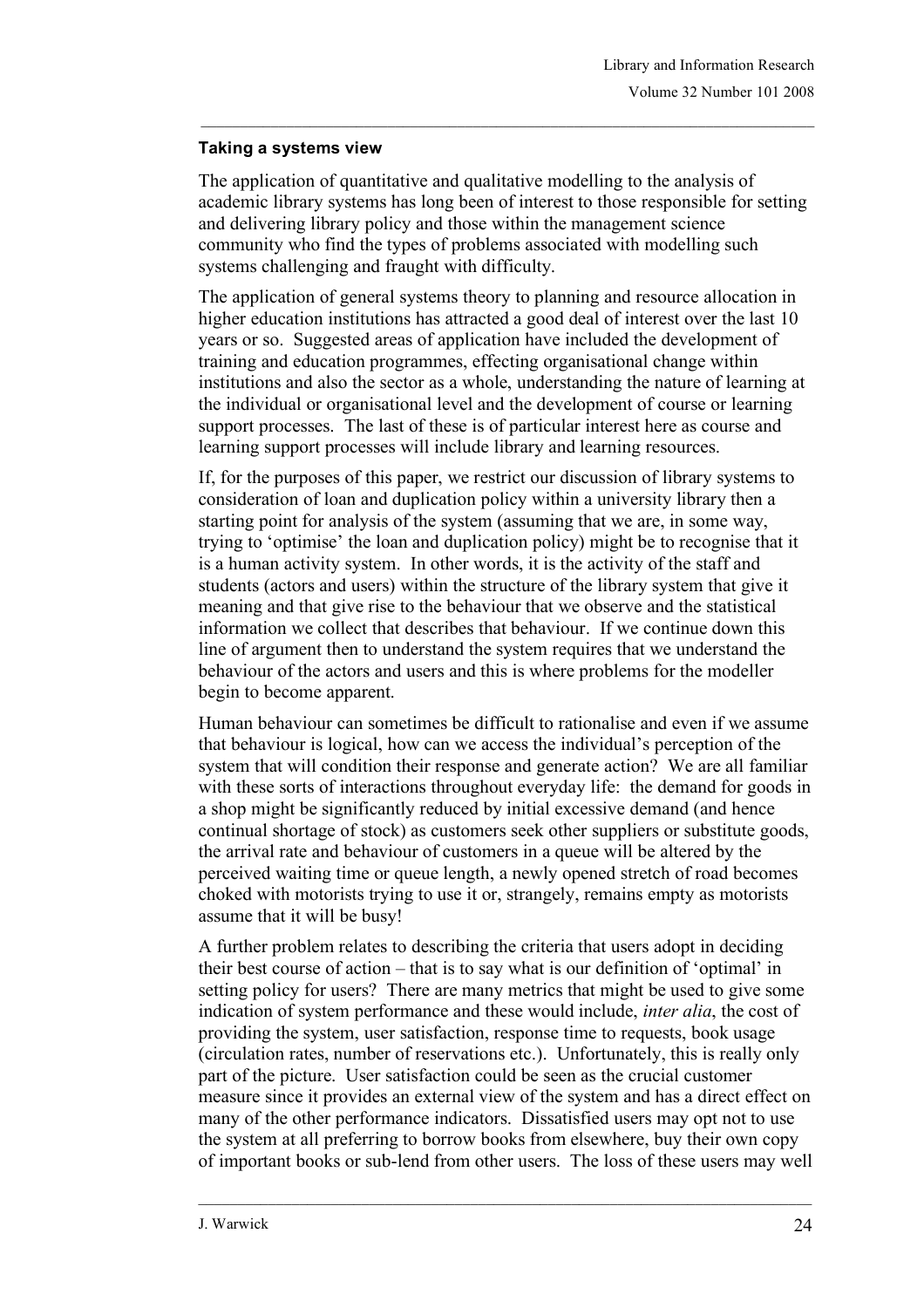give a distorted view of system performance as measured by other means. For example, fewer library users may well improve response times within the library, reduce the number of reservations for books (indicating an adequate book supply) and reduce the number of issues of important core text books. Consequently, predicting the demand, or potential demand, for new titles and assessing the need for duplicate copies becomes difficult as unsatisfied demand is not measurable through book circulation statistics. They only measure what *did* happen and not what *might* have happened.

In this paper, we examine how systems thinking and, in particular, qualitative system dynamics modelling can be applied to an academic library system, with a view to exploring how commonly occurring system archetypes well known from the systems literature can also be found within models of user behaviour in academic library systems. Recognising that these archetypes exist can help to explain aspects of user behaviour and gain a better understanding of how changes to the library system in terms of changed parameter values (such as the loan period) or changed policy (perhaps in the allocation of scarce resources) might be reflected in changed user behaviour. A key component in the application of the systems dynamics modelling approach is the recognition of the feedback structures that very often in life control behaviour. Understanding the nature of feedback is often the key to understanding system behaviour and the modeller can gain insights about the system under study just by considering these qualitative models. Since this article is concerned with illustrating some of the basic concepts of system dynamics and illustrating archetypal structures in the context of library systems, a full system description or computer-based simulation model has not been described. However, such a model would be built if it was necessary to conduct a more detailed analysis of system performance and system response to change and this would follow from the qualitative modelling stage.

### **System modelling in library management**

There exists considerable literature describing the quantitative models that have been developed and applied to library systems since the early work of the 1960s. The approaches adopted have been many and varied often depending on the particular part of the system being modelled, and a number of texts summarise the application of management science techniques to libraries (Rowley and Rowley, 1981; Kraft and Boyce, 1991). During the 1960s and 1970s there was a great deal of interest in applying the tools of management science to library systems and classic examples of studies from that period illustrate the range of models that were developed: these include deterministic, stochastic and simulation approaches to modelling. In this short review we shall consider only the last of these as simulation models are those that attempt a full system description and attempt to look at library systems from a holistic, systems perspective.

As far back as 1968 Leimkuhler observed that

*.. where dynamic systems involve complex networks of many random and partially random components with a high degree of interdependence it may not be practical to attempt a completely analytic description, but better to simulate the system behaviour on a computer.* (Leimkuhler, 1968)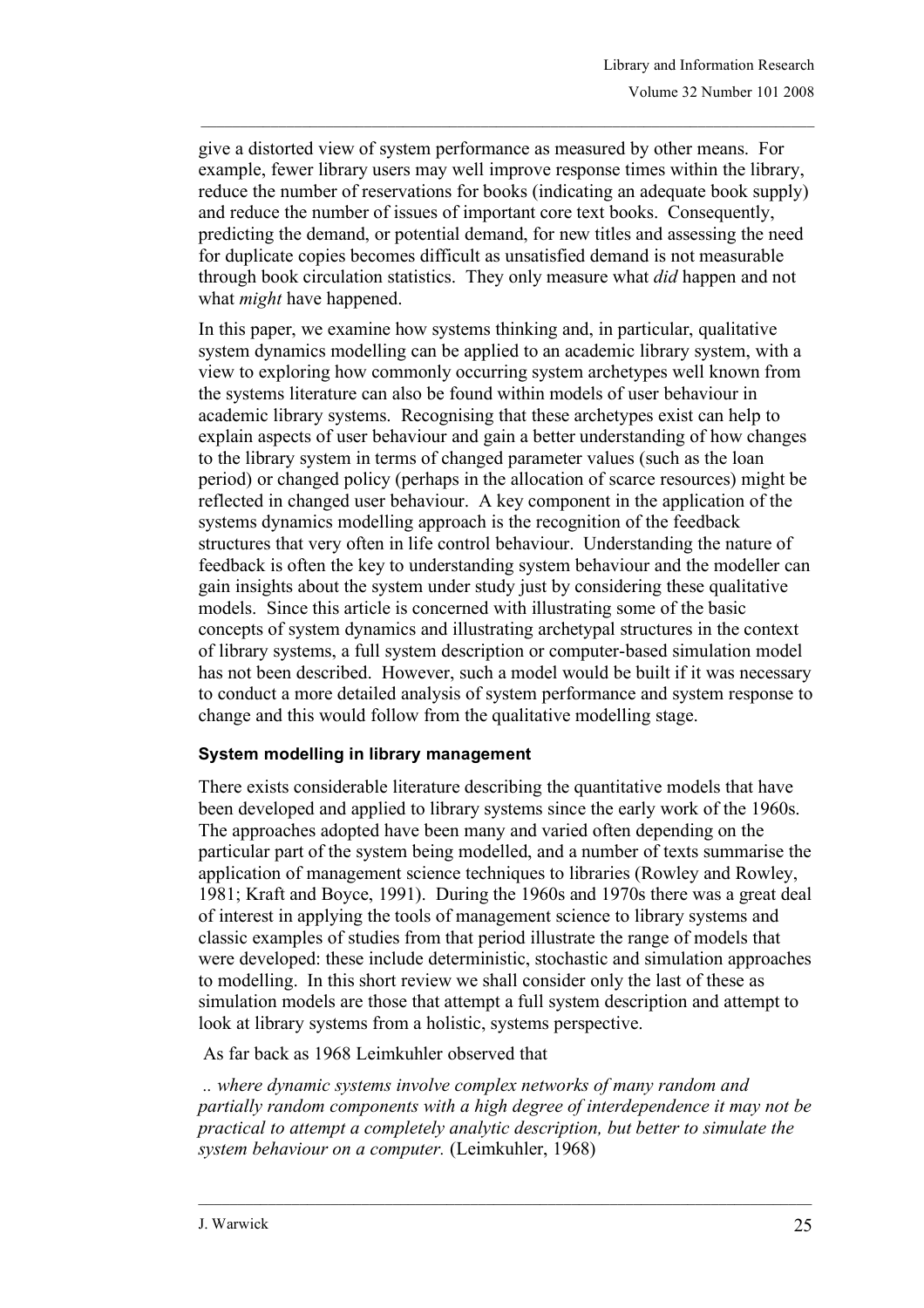Simulation is one of the most frequently used decision support techniques and there have been many examples of simulation use since the 1970s. At this time computing technology became cheaper yet powerful enough for sophisticated desk-top applications. Early examples of these have included applications by Baker and Nance (1970), Arms and Walter (1974) and Thomas and Wight (1976). Baker and Nance tried to relate library activities to user needs in terms of lending books, providing service personnel and providing storage and study space. Circulation analysis was undertaken by Shaw (1976) but the most comprehensive early simulation work in this area has probably been that of Buckland (1975). Buckland's work related together the loan period, duplication policy, book popularity and satisfaction levels (as measured by the probability of finding a required book on the shelf). The work resulted in the implementation of a variable loan and duplication policy in the University of Lancaster library the outcome being an increase in the satisfaction level measured six months later. The increase was not, however, sustainable and we shall return to this later.

Much of the quantitative modelling work undertaken since this early pioneering work has used current or forecast book demand and circulation rates. Both of these necessarily imply no change in the behaviour of users even though changing library policy (e.g. changing the loan period or adding additional copies to the book stock) will have changed the system, user satisfaction within the system and therefore the way users will interact with the system. In this sense many of the models are essentially static. Furthermore, if we consider the simulation models that have been developed then these too have tended to avoid capturing the difficult behavioural elements of the system. Main alluded to the problem when she said of the Baker and Nance models:

*Underlying these studies, and largely ignored, is a very real problem which arises when computer simulation is applied to library procedures. The mechanical, routine parts of work procedures can be described and simulated relatively easily. Human aspects, the social and political dimensions, pose a more difficult challenge, and have all to often been overlooked.* (Main, 1987, 289)

In other words, quantitative and simulation models have tended to ignore human interaction and assume complete objectivity in decision making and this has caused some questioning of the confidence we should place in these early simulation models (Dahlin, 1991; Buchanan, Henig and Henig, 1998). A more complete picture would be provided by trying to model and therefore predict user behaviour within a system so that the real effect of system change can be investigated through the changed behaviour of humans within the system. Buckland (1975) also recognises this in his mention of the 'feedback loops' that can exist within library systems and this type of modelling can be readily approached through the application of system dynamics, a branch of modelling specifically oriented towards the study of feedback and that seems to have found little application in this area to date.

### **System dynamics**

System Dynamics was developed in the late 1950s by Jay Forrester at the Sloan School of Management, MIT (Forrester, 1961). He contended that the (then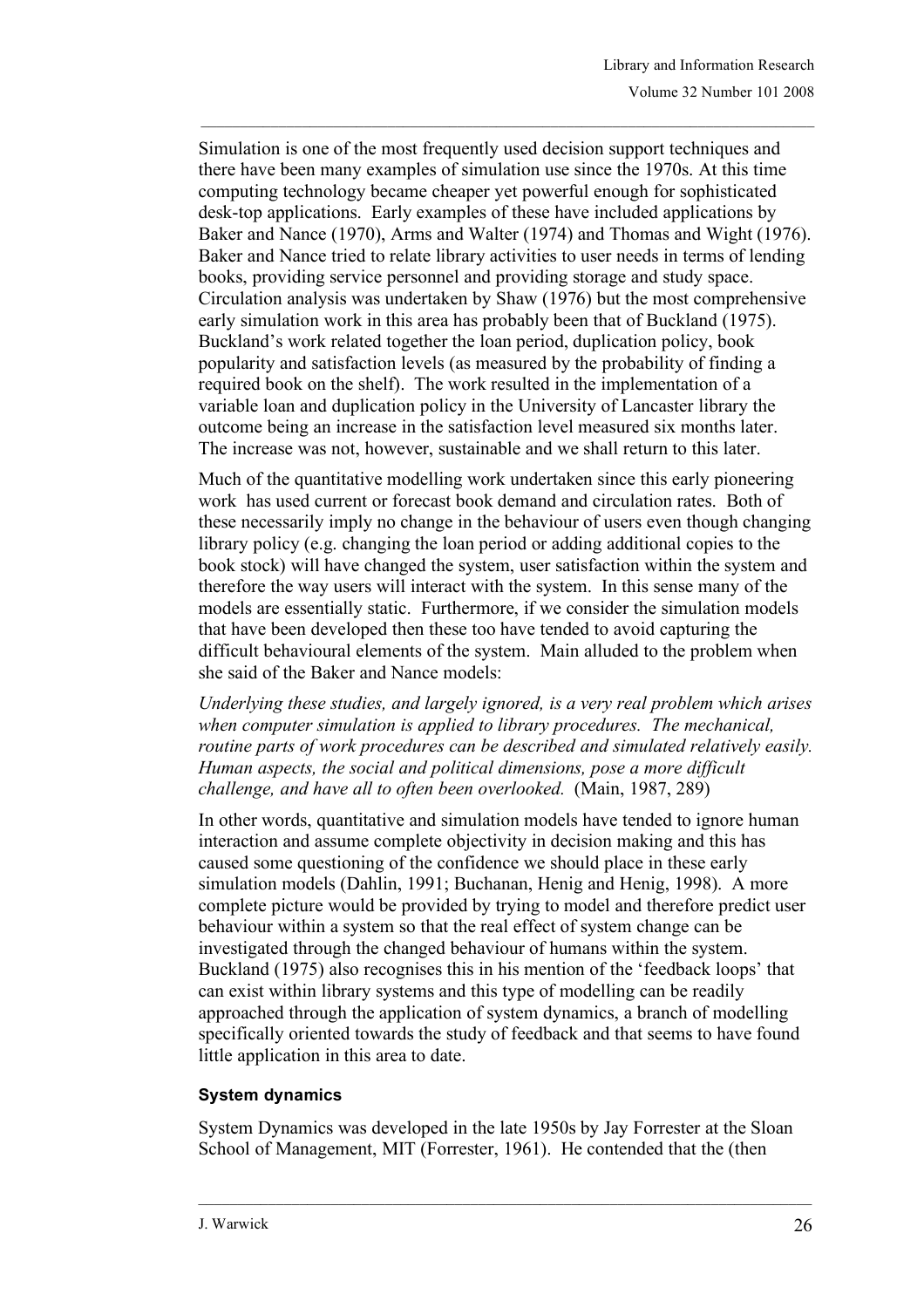developing) field of management science had a number of significant weaknesses that prevented it from being a powerful tool in management decision support. In particular, he felt that it was too mathematically oriented and focussed too much on optimisation and mathematical analysis to be of help in attacking broad, strategic management problems and that it could really only be applied to relatively simple problems taken in isolation rather than helping to understand the more complex interrelationships between corporate functions. Instead, Forrester preferred a closed-loop approach to the practice of management science in that taking decisions will automatically impact the corporate environment of the decision maker and changes to the environment will provide input to further decisions. This view is described by Coyle (1996) as the information/ action/ consequence paradigm in which "Information produces actions which have consequences, generating further information and actions and so on." Of course, this process does not happen in an instant and there may be significant delays between any of the three components, but the loop acting over time describes dynamic behaviour and these loops form the core of what is known as system dynamics.

The loop just described incorporates feedback and there are two types of feedback loop; the positive feedback loop and the negative feedback loop. A positive feedback loop (also known as a reinforcing loop) acts as a growth driver within a system. For example, suppose a university faculty has to attract and maintain a minimum number of students on its courses for financial security. If it can reduce the failure and withdrawal rate of students then it will increase the number of students progressing from one year to the next which means that fewer new students need to be recruited each year which produces more competition for places so that only the better students are selected which further reduces failure and withdrawal rates and so on. Thus the quality of the students is driven upwards as time progresses. Unfortunately, the same type of behaviour can also act in the opposite direction so that if failure and withdrawal rates start to increase, more new students need to be recruited so that the faculty can be less selective and this may further increase failure and withdrawal rates and so on. Positive feedback loops are sometimes colloquially known as 'virtuous' or 'vicious' circles depending on their action (Martin, 2008).

Negative feedback loops on the other hand are sometimes also called 'balancing' or 'goal seeking' loops. The effect of this negative feedback is to try and use the structure of the system to reduce the difference between the actual and some desired state of the system hence the 'balancing' or 'goal seeking' terminology. An oft-quoted example here is a central heating system in which the desired temperature of a room is set on a thermostat which also monitors the actual temperature and will then cause heat to be pumped into the room if the actual temperature is too low or allow the room to cool down if the actual temperature is too high. The effect of this action is constantly monitored to inform further action. Within the library context, we might purchase extra copies of a key text book which increases availability and encourages more users to use the library. After a while though the increased user numbers have utilised the extra copies, reservation lists grow and users are unable to find copies on the shelf so user numbers stabilise again and the system has re-balanced itself. It could be argued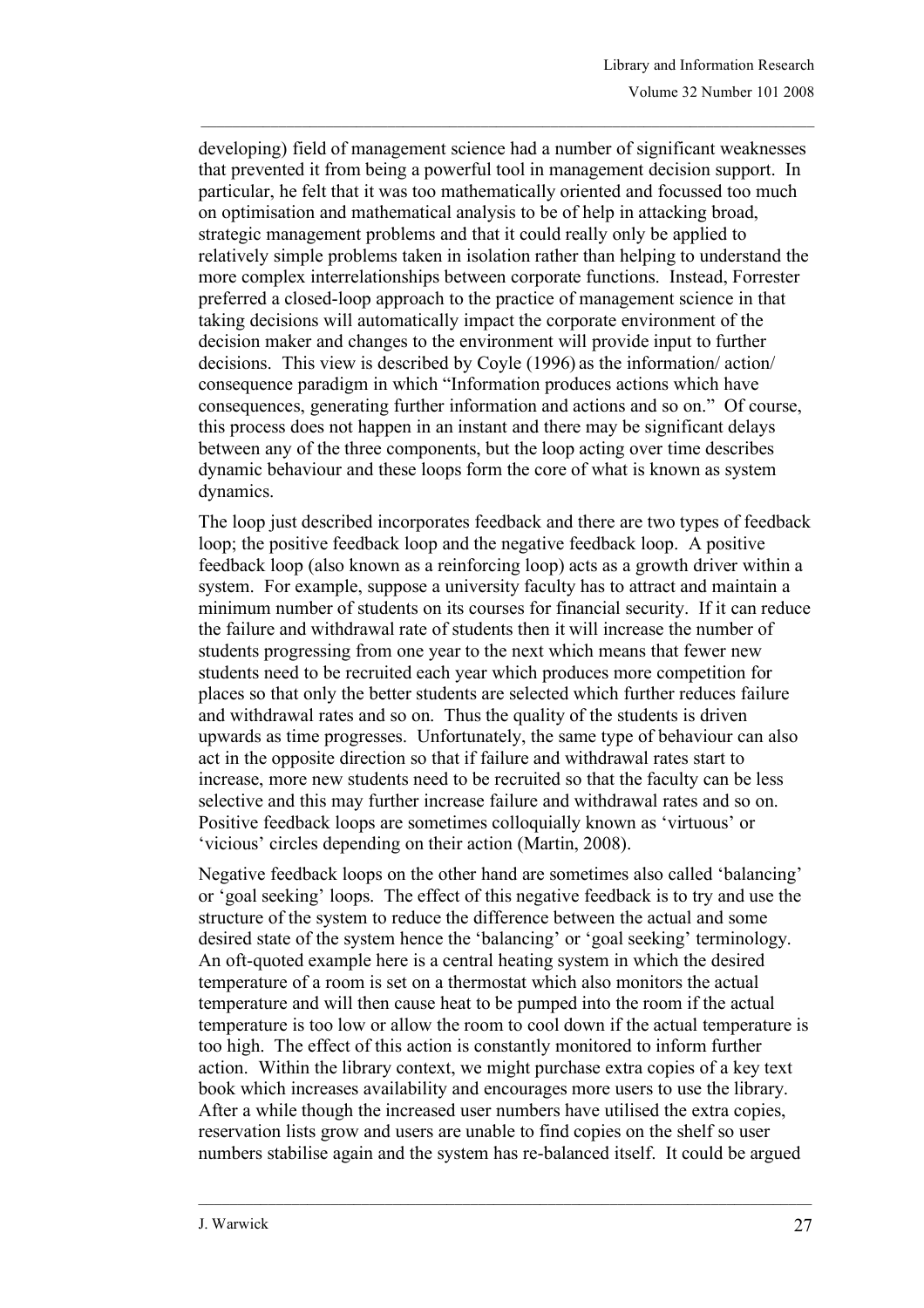that the effects observed by Buckland (1975) on implementation of the variable loan and duplication policy at the University of Lancaster is a further example of a balancing loop in action. The impact of the new policy increases the perceived efficiency of the library system thus increasing user satisfaction but also encouraging further usage of the book stock which in time re-balances the system so that satisfaction levels eventually settle again.

It is sometimes the case that we are interested in examining and understanding some observed real system behaviour and this is termed 'reference mode behaviour'. Initial description of a system in terms of its loops can be undertaken using influence diagrams. An influence diagram is a qualitative, diagrammatic model that shows the structure of the system and its loops and helps us to understand the dynamic behaviour of a system and will hopefully give some guidance as to the causes of the reference mode behaviour. It would also form the basis for the building of quantitative models which might (although this is not always necessary) follow later. We now describe how influence diagrams representing system dynamics archetypes might be used to begin to describe and understand user behaviour within an academic library. As such we are undertaking qualitative modelling rather than quantitative modelling and this can yield useful insights into system behaviour.

### **Influence diagrams and system archetypes**

Influence diagrams can be used to describe system archetypes and these are generic structures that have been observed by system modellers in a variety of business and management systems. These archetypes have been described in the context of systems modelling by Senge (1990) and have been used in a variety of educational settings where systems thinking is to be encouraged. Such an example is that of Atwater and Pittman (2006) who describe the usage of systemic thinking within business and management education. We will now discuss the structure of five system archetypes that occur within the context of library models but first we show the simplest structures of a reinforcing loop (positive feedback) and a balancing loop (negative feedback). These are shown in figure 1.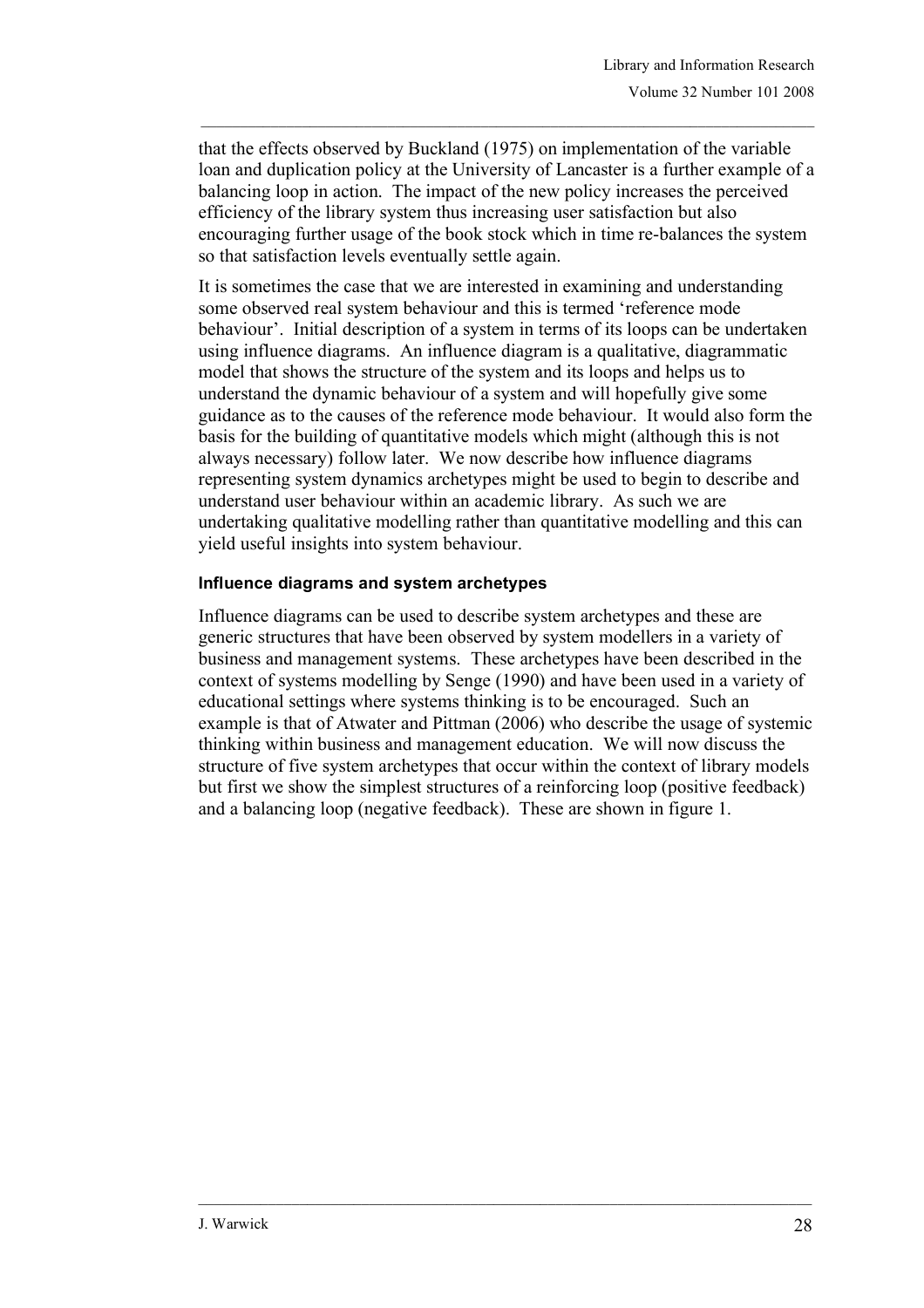Volume 32 Number 101 2008



Figure 1: Positive and Negative feedback Loops

Arrows on the diagram illustrate linked concepts with the dynamic of the linkage shown using a '+' or '-' sign. The '+' sign indicates that increasing (decreasing) the first concept increases (decreases) the linked concept. The '-' sign indicates that increasing (decreasing) the first concept decreases (increases) the linked concept.

The first illustration is of the re-enforcing loop which is commonly describes as either a virtuous or vicious circle depending on whether the ever increasing (or decreasing) state benefits the system or not. In this loop there is no limiting process to restrain the state change. In our example based on recent research results (Warwick, 2009) all the links are positive indicating that increasing student engagement with learning will increase the demand for learning support materials (from all sources) and this will increase student performance and classroom experience which in turn encourages greater student engagement. Thus the loop is reinforcing. Note, however, that the loop could promote decreasing states in that if use of learning resources declines (perhaps due to non-availability) then performance will decline and this erodes student engagement which leads to a further decline in the use of learning resources.

The second illustration is of the balancing loop, in which the system is designed to move towards some (usually) pre-defined target or goal. In our example, increased use of university learning resources reduces the likelihood of obtaining the resources (due to greater competition) and this reduces satisfaction with the provision of resources and reduces further demands for the resources as students seek alternatives.

These two types of feedback loop occur commonly in system dynamic models as they describe the core feedback processes. When they are combined then we generate more complex structures and some of these are quite common in a variety of contexts and so have become well understood and termed archetypes. In a recent paper by Eric Wolstenholme (2004) the importance of identifying such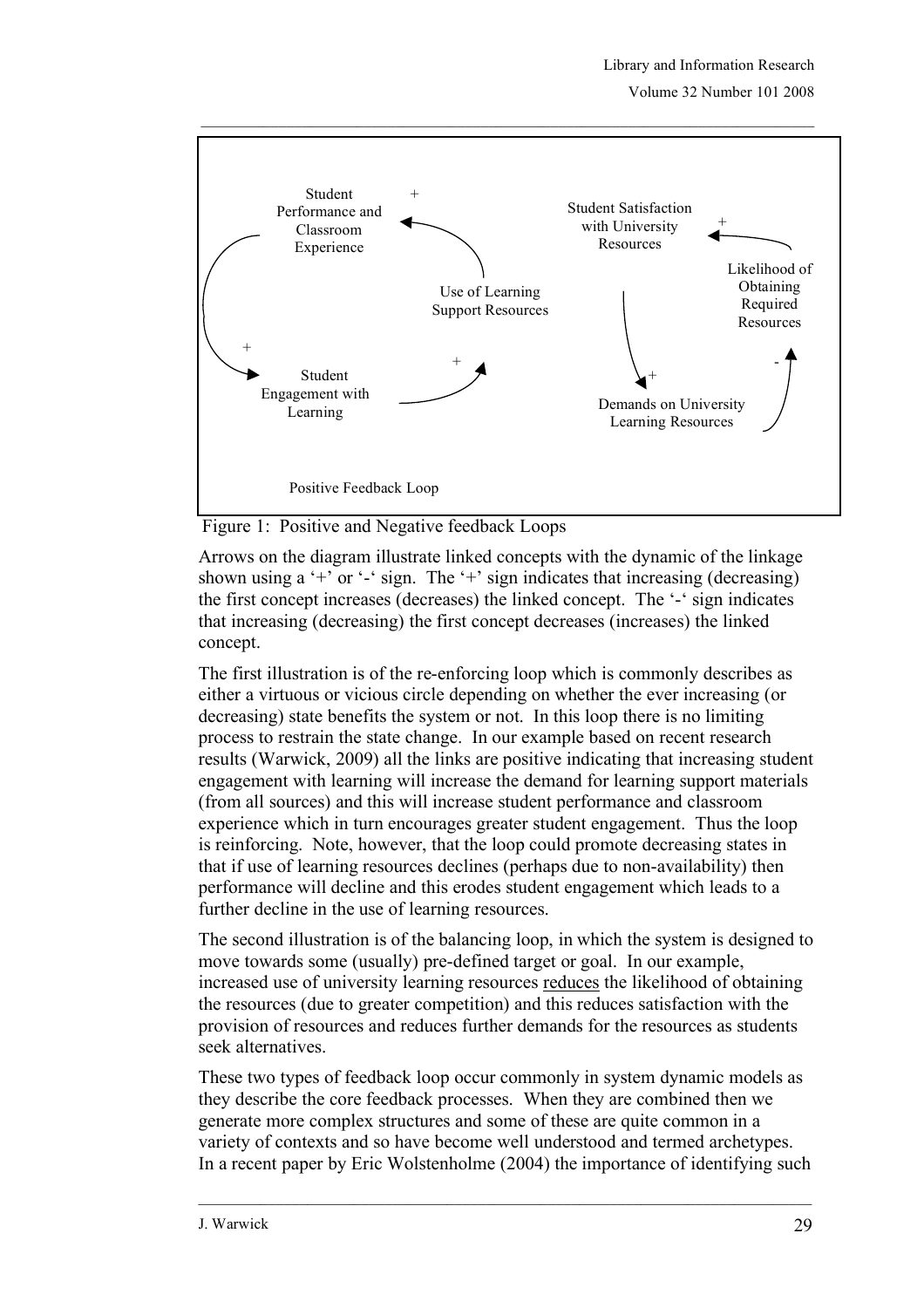archetypes is discussed and he comments that "Archetypes can assist model conceptualisation by virtue of their isomorphic properties to transfer thinking from one domain to another. Archetypes are also useful to communicate modelling insights by collapsing a model down to its basic loops." Furthermore, and in relation to the modelling process itself, he states that "In practice, it is often beneficial to use the archetypes in parallel throughout the process to guide highlevel thinking whilst detailed modelling is taking place." We now discuss the five examples of archetypal structures.

### **Limits to Success**

This is the combination of a reinforcing loop and a balancing loop so that although the reinforcing loop may be increasing desired behaviour, the linked balancing loop restricts the growth often due to the limited nature of resources. This is shown in figure 2.



Figure 2: Limits to Success Archetype

In this example we can see that the growth in student engagement with learning leads to increased demand on university learning resources. However the limited university learning resources available restrict the growth in demand for university learning resources and so further growth in student engagement is not possible.

### **Fixes that Fail**

This archetype represents situations under which a problem is identified and a solution (fix) implemented that reduces the problem. Unfortunately, the fix has unintended consequences that in fact acts to exacerbate the problem and nullify that implemented solution. This is exemplified by the illustration in figure 3.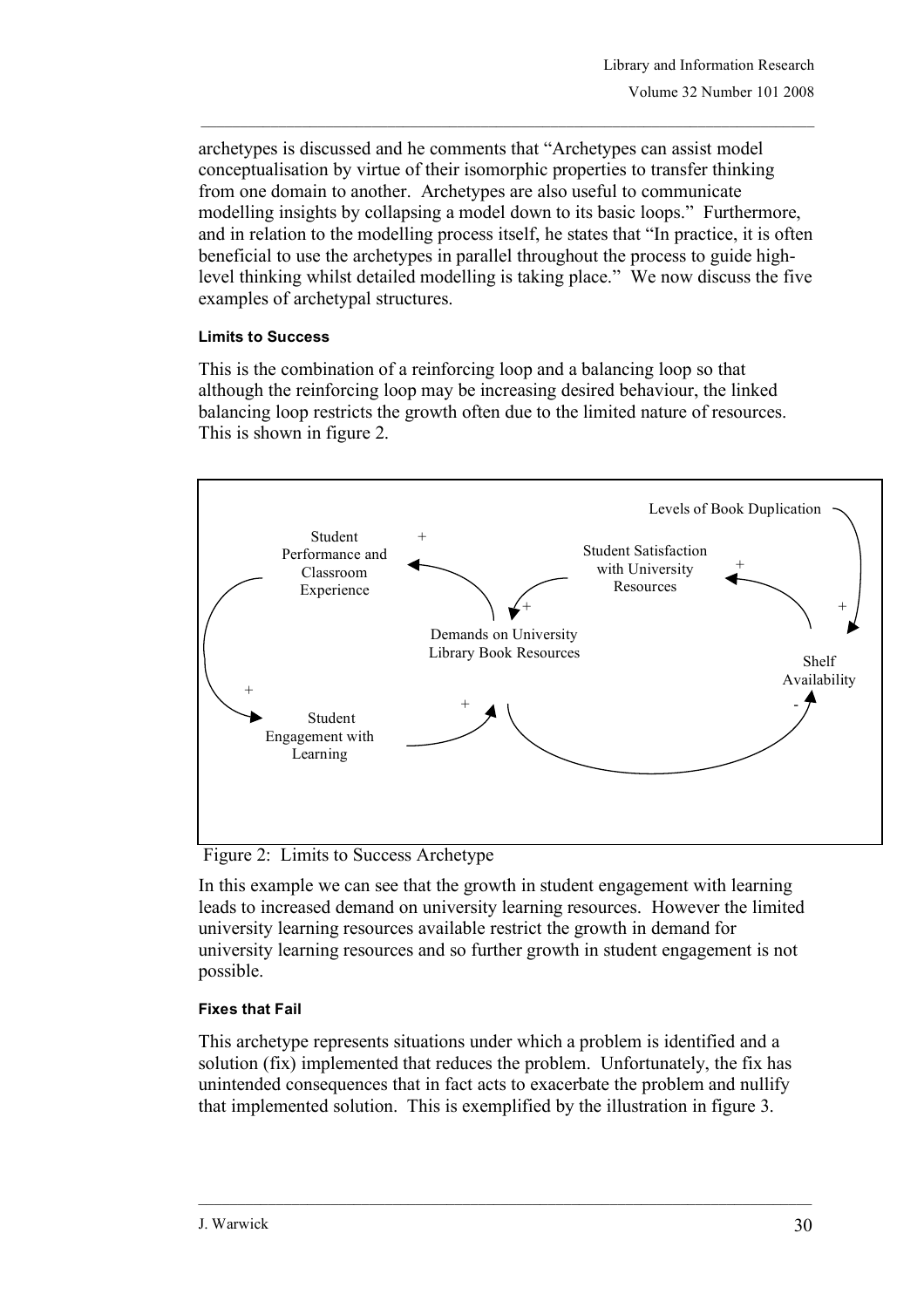Volume 32 Number 101 2008



Figure 3: Fixes that Fail Archetype

In this example, low book shelf availability is producing low user satisfaction so to fix this the loan period for popular titles is reduced with intention of improving shelf availability and hence user satisfaction. Unfortunately, reducing the loan period means that users can get less use from a book before having to return it which then leads to frustration and reduced user satisfaction. This effect may be particularly acute for highly recommended core text books.

### **Shifting the Burden**

This archetype represents a situation in which a problem has a fundamental solution which can alleviate the problem but which incurs a significant delay or effort. Other solutions can alleviate the symptoms of the problem (without attacking the root cause) and because symptoms are reduced, the urgency of finding and applying the fundamental solution is also reduced. Thus the burden is shifted and the symptomatic solution is preferred to the more long term fundamental solution. We illustrate this in figure 4 using a similar example to that in figure 3.

In figure 4, shortening the loan period is effective in increasing shelf satisfaction and increasing circulation rates which improves user satisfaction. In fact, the preferred way to improve student satisfaction is to bid for a greater proportion of university resources and use the money to provide more duplicate copies which increases shelf satisfaction and allows loan periods to be held constant. However, the inevitable delay in bidding processes for university funding (often undertaken on an annual basis) means that the apparent benefits of shortening the loan period as an alternative to improved duplication levels becomes an attractive option and may weaken the desire to seek more resources.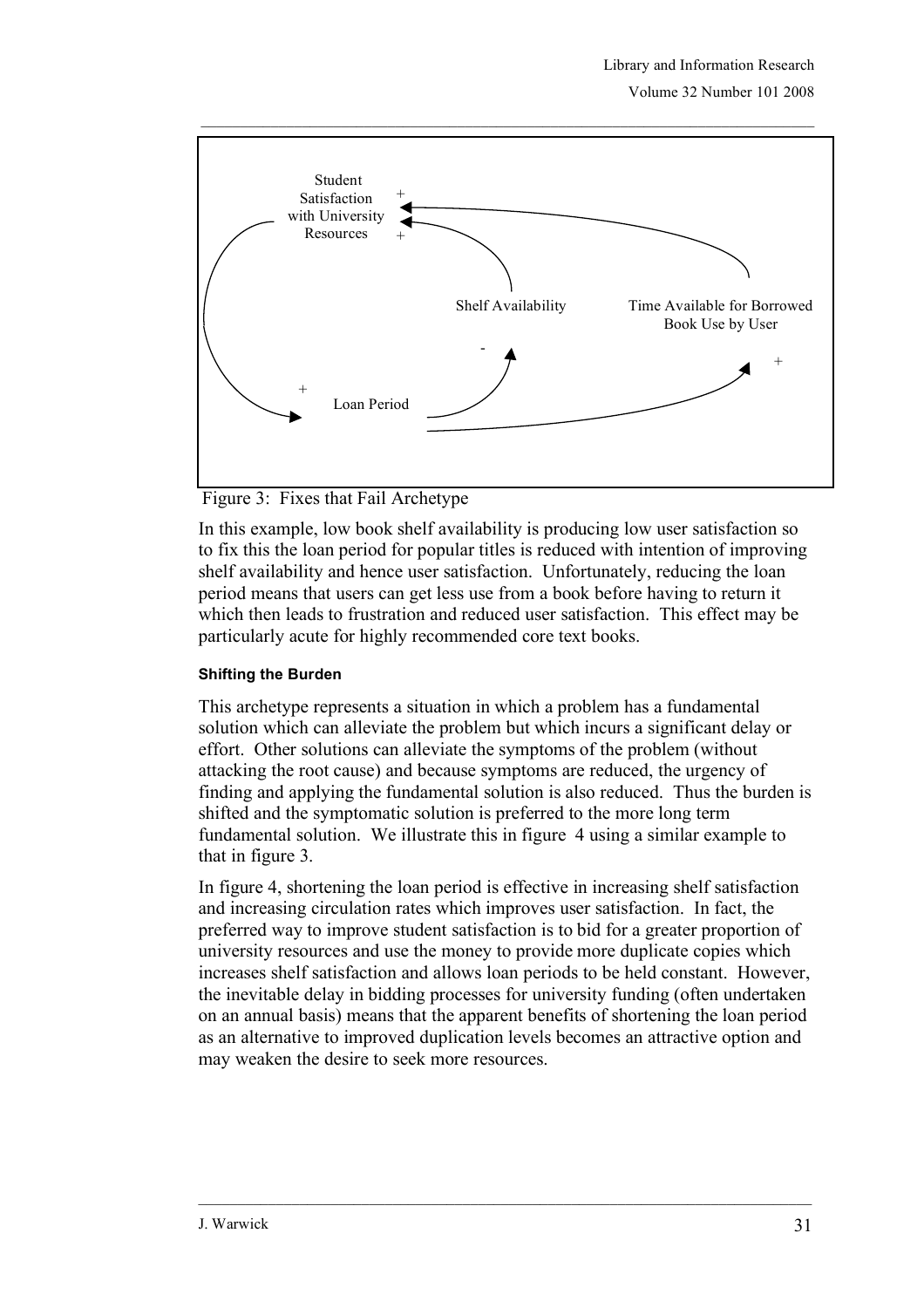Volume 32 Number 101 2008



Figure 4: Shifting the Burden Archetype

### **Drifting Goals**

This archetype allows us to deal with situations in which a person's expectations of system performance do not match their actual experience of system performance. In the case of a library, users will often attempt various actions within the library (making a reservation for example) with an idea in mind of the expected response of the library system to that action. If the chances of a successful transaction are small then the action is unlikely to be attempted so that, for example, if reservation waiting times are expected to be long, then it is unlikely that a reservation would be made.



Figure 5: Drifting Goals Archetype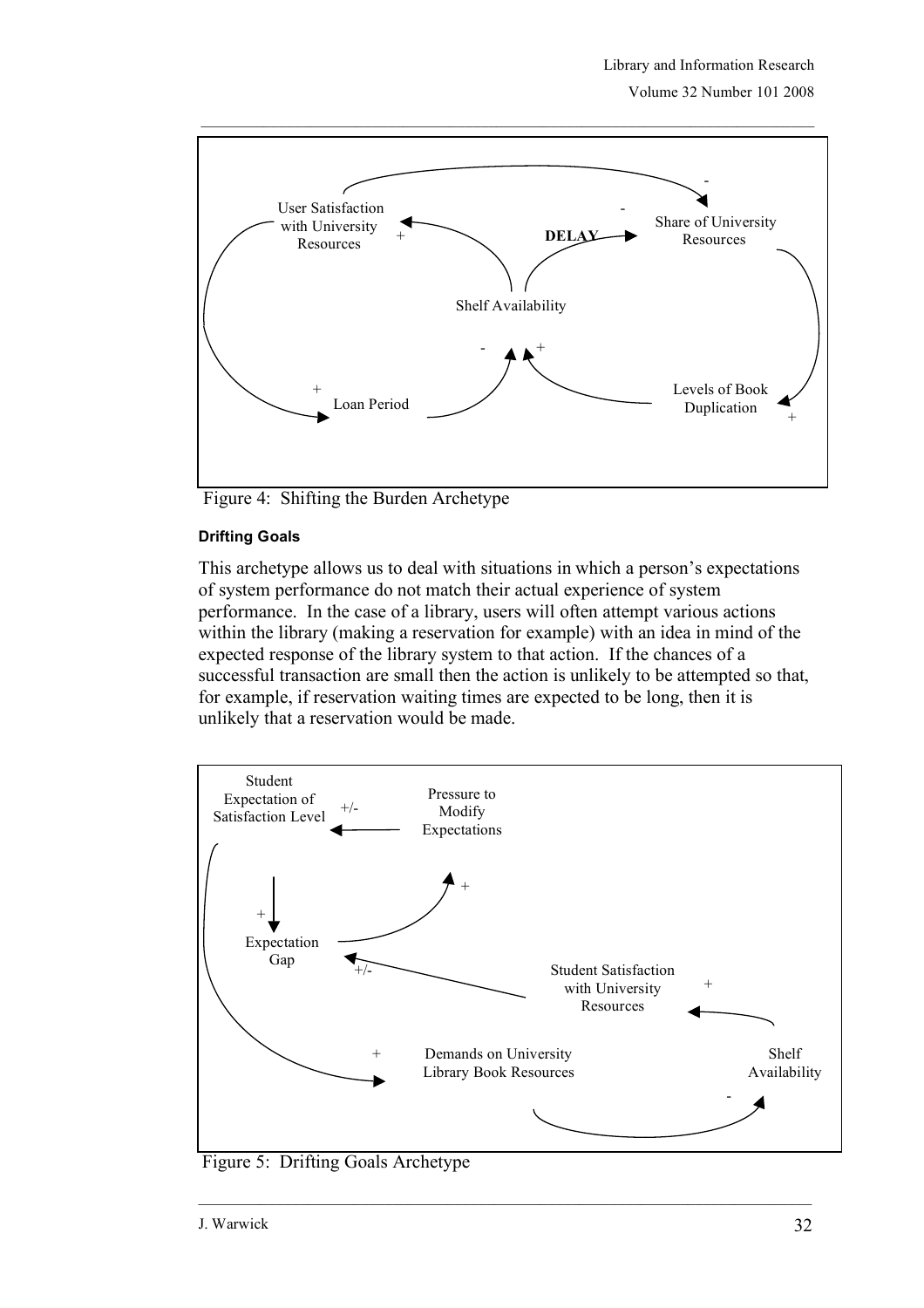Now, if expectations of system performance are not matched by actual performance in the eyes of the user then an expectations gap opens up and there are two possible consequences. Either the user will try again to get satisfaction from the system and hence close the gap, or the user's expectations of performance are modified. When expectations of library performance are low then it is likely that alternative sources of resources (other libraries, buying books, using the internet etc.) will be sought. In figure 5, two links are labelled with a  $+/$ indicating that the direction of action of the link could be in either direction. For example, if expectations of satisfaction are higher than actual satisfaction then raising actual satisfaction will reduce the gap. On the other hand, if expectations of satisfaction are lower than actual satisfaction, then raising actual expectations will increase the gap.

### **Growth and Underinvestment**

This more complex archetype models the situation in which desired system growth is hindered by underinvestment which reduces system performance. In this case we have three intersecting feedback loops as shown in figure 6.



Figure 6: Growth and Underinvestment Archetype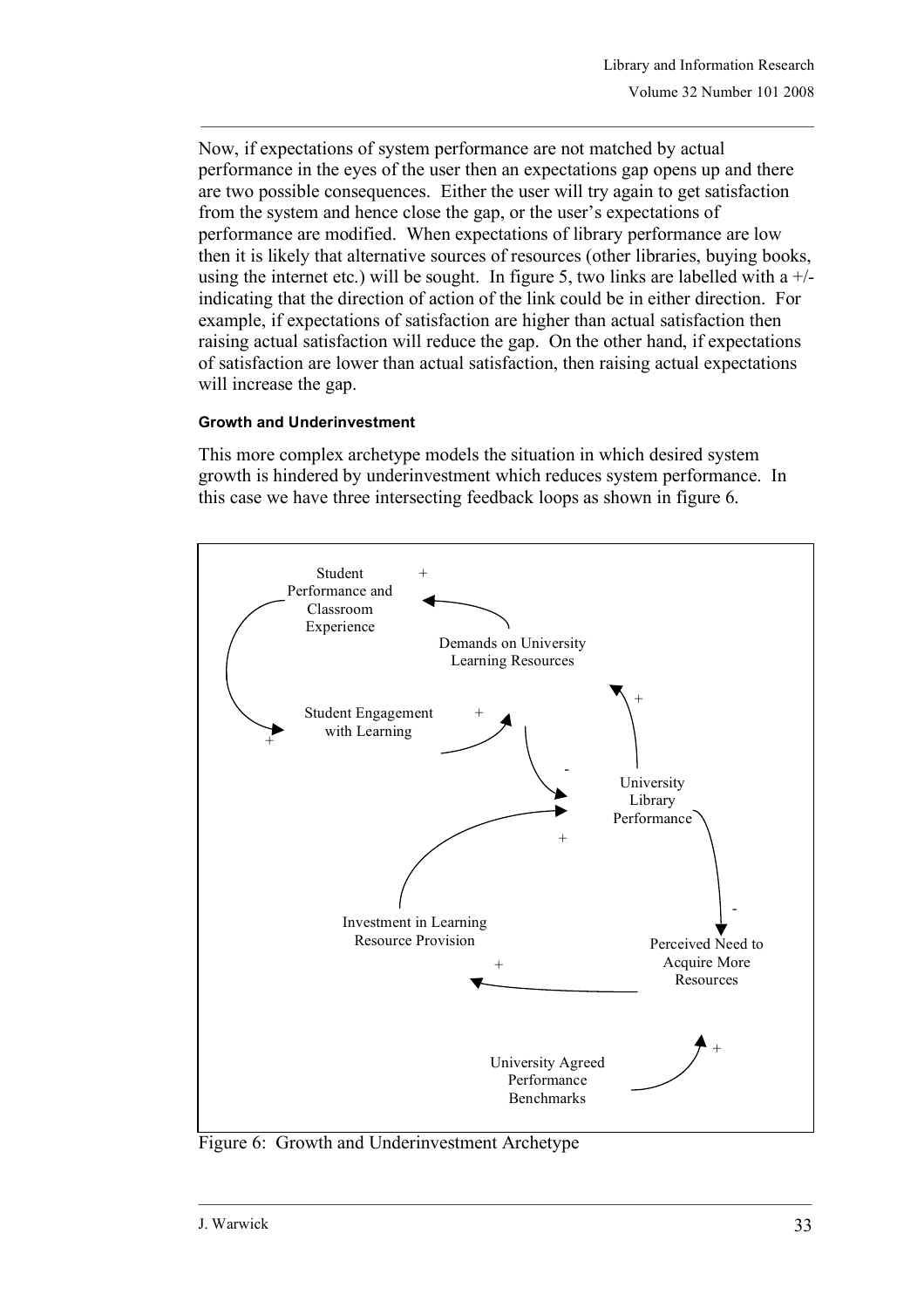

It is possible now to combine some of these archetypes together to form a model of part of the library system and an example of this is provided in figure 7.

Figure 7: Combination of Archetypes

In figure 7 we have combined four of the archetypes described above around the core student learning feedback process. This now gives a more complete picture of the dynamics and interactions of the core cause and effect relationships at play and such a qualitative model can be used to draw some insights about the effect of policy changes in library management.

# **Qualitative analysis**

Model development using systems dynamics has been described as following distinct phases (Sterman, 2000) and these may be summarised as: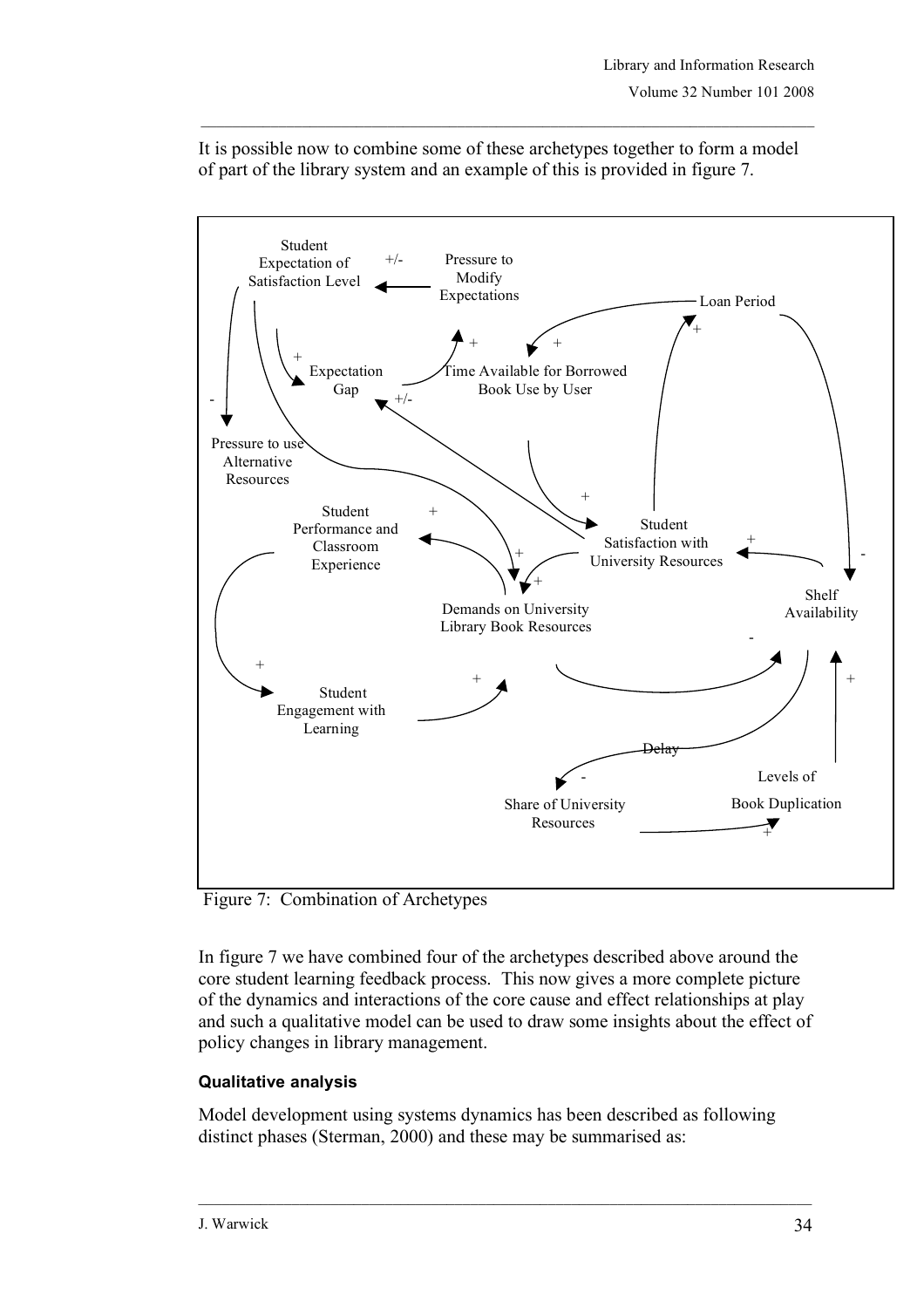**Phase 1:** this involves general problem articulation, boundary setting and data collection that helps to identify the key feedback structures. Also important here is the identification of 'reference mode behaviour' which is to say observed system behaviour that we might use the model to explore and, hopefully, explain.

**Phase 2:** a qualitative model is constructed that describes the causal relationships that exist between the key elements of the system identified from Phase 1. In some situations the qualitative model of Phase 2 can be further developed into a computer based simulation model allowing the behaviour of a system to be simulated over a designated period of time. This is not always appropriate (if, for example, data is difficult to obtain) and is not always necessary in order to describe and learn about system behaviour.

**Phase 3:** this involves examining the model to see if we can identify any feedback loops or other standard system archetypes, and whether the model can give explanations of the identified reference mode behaviour.

**Phase 4:** we use the model to gain insights and draw conclusions as to how the system might be made to operate more effectively or efficiently.

Looking at the complete diagram of figure 7 a number of major feedback loops are now present and these are not just those that operate within each archetype. By having the archetypes connected together new feedback loops have been introduced so that analysis of the model will involve not just consideration of the archetypes but also of these new looping structures.

We can now begin to use models such as this to suggest explanations of observed behaviour. We consider three examples from figure 7.

First, if actual levels of student satisfaction are low and below student expectations of satisfaction, then the expectations gap opens and acts to reduce expectations of satisfaction levels. This reduces further demands made on the university library and encourages students to seek alternative sources of resources. Ironically, this reduction in demand on university library resources increases shelf availability over time and this then increases student satisfaction for those still using the university library.

Second, if student satisfaction is increased to a level higher than expected by students (for example the introduction of a variable loan and duplication policy as in the Lancaster study) then this again opens the expectations gap which encourages students to modify expectations of satisfaction upwards which increases demands made on the library resources as more students are encouraged to make use of the library so that over time shelf availability reduces again as does student satisfaction. This increase in satisfaction followed by a later reduction was observed in the Lancaster study.

Third, if the system is 'shocked' by making a significant change then we can follow the effects through the system. Suppose that the library is given an injection of funding which allows additional copies to be purchased. This will increase shelf availability and hence student satisfaction and, as we have described, encourage more students into the system. As satisfaction goes up we could then possibly increase loan periods so that more use can be made of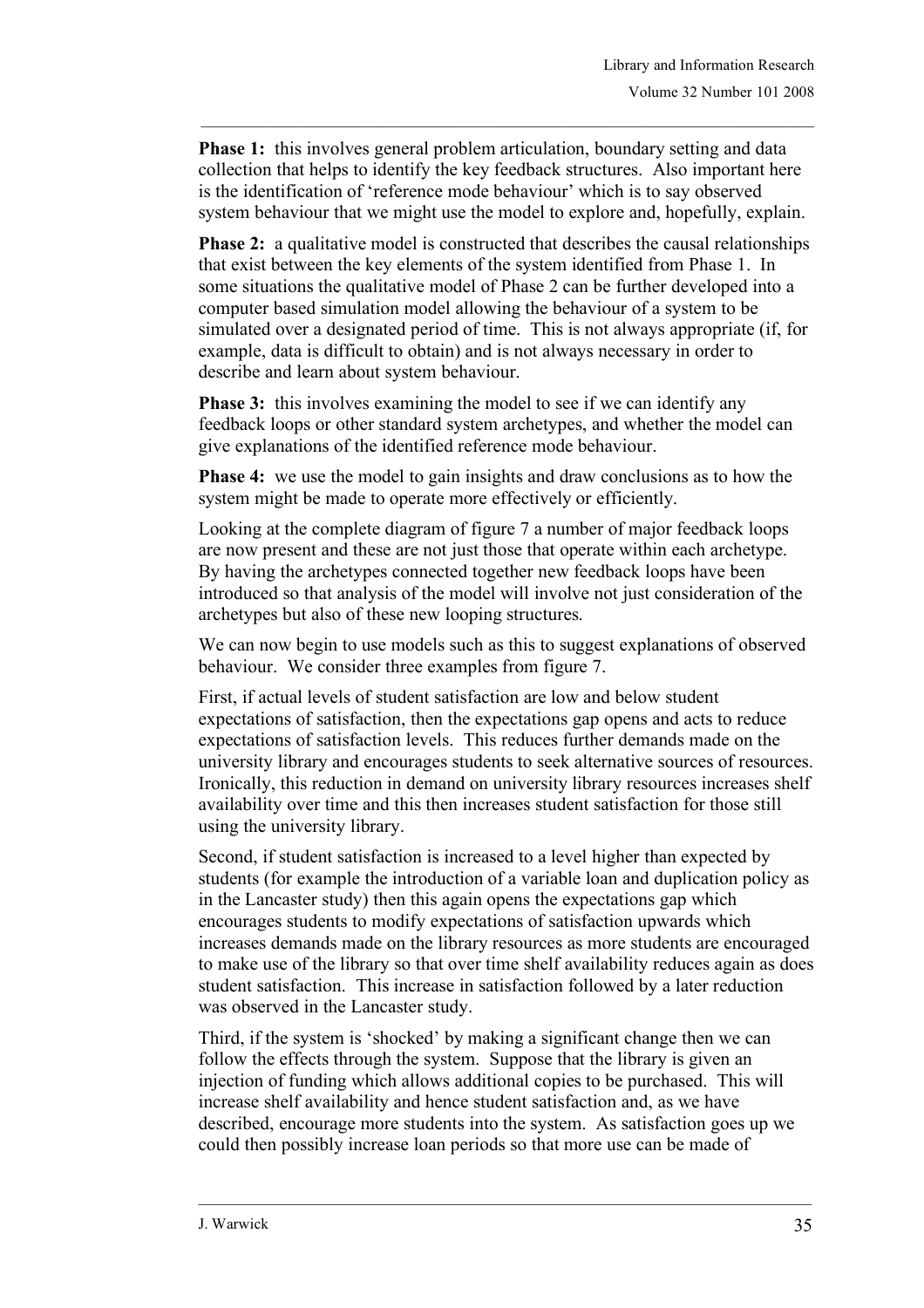borrowed books and satisfaction increased further. Of course, lengthening loan periods will also reduce shelf availability which puts downward pressure on satisfaction so these effects have to be balanced and more detailed modelling would be required to obtain the correct balance.

The influence diagram would now go through a process of refinement and possible expansion as relevant stakeholders discuss the implications of these interactions, the assumptions being made and the logic it expresses. If analysis of the loops at this stage indicates behaviour that has not been observed or which is felt to be clearly inappropriate then amendments will need to be made. Modelling of this type is not a precise science and the models themselves should go through twin processes of enrichment and elaboration (Morris, 1967) during which they are tested against what is observed in the real system and unrealistic assumptions removed through the addition of further detail to the model.

## **Subsequent analysis**

The influence diagram, while useful in its own right in conveying some important general ideas, may only be the first stage of a full system dynamics project. Once this model is agreed then it is sometimes desirable to continue to build a computer-based simulation model so that the interactions can be observed over time and the detailed dynamic behaviour becomes explicit. Specialist software exists for the support of system dynamics models and once the computer-based model has been constructed and tested it can then be used for detailed policy analysis. This might involve experimentation with changed values of some of the parameters within the model (perhaps so that the current system is 'tuned' to operate as effectively as possible) or experimentation with changes to the structure of the system and hence the model. For example one might be interested in assessing the effect of a variable loan policy which changes the loan period in response to the demand rate. This would necessitate structural change to the model but the ability to carry out such experimentation is one of the key advantages to modelling of this type.

### **Conclusion**

In recent years there has been great interest in system dynamics and in particular its application within the business and management domain. As we pass 50 years of system dynamics, the value of this style of analysis is now being recognised. Although engineers have long understood the ideas behind process and systems control, it has taken a while for management scientists to appreciate the possibilities generated by moving the methods to their own domain of application. Library systems provide an excellent opportunity to demonstrate the importance of understanding the role that feedback loops play in explaining dynamic behaviour and it is to be hoped that further work can be done in applying these ideas to the problems of library systems analysis.

This article has tried to highlight some of the strengths of this type of approach, in particular the study of system archetypes, and these may be summarised as follows: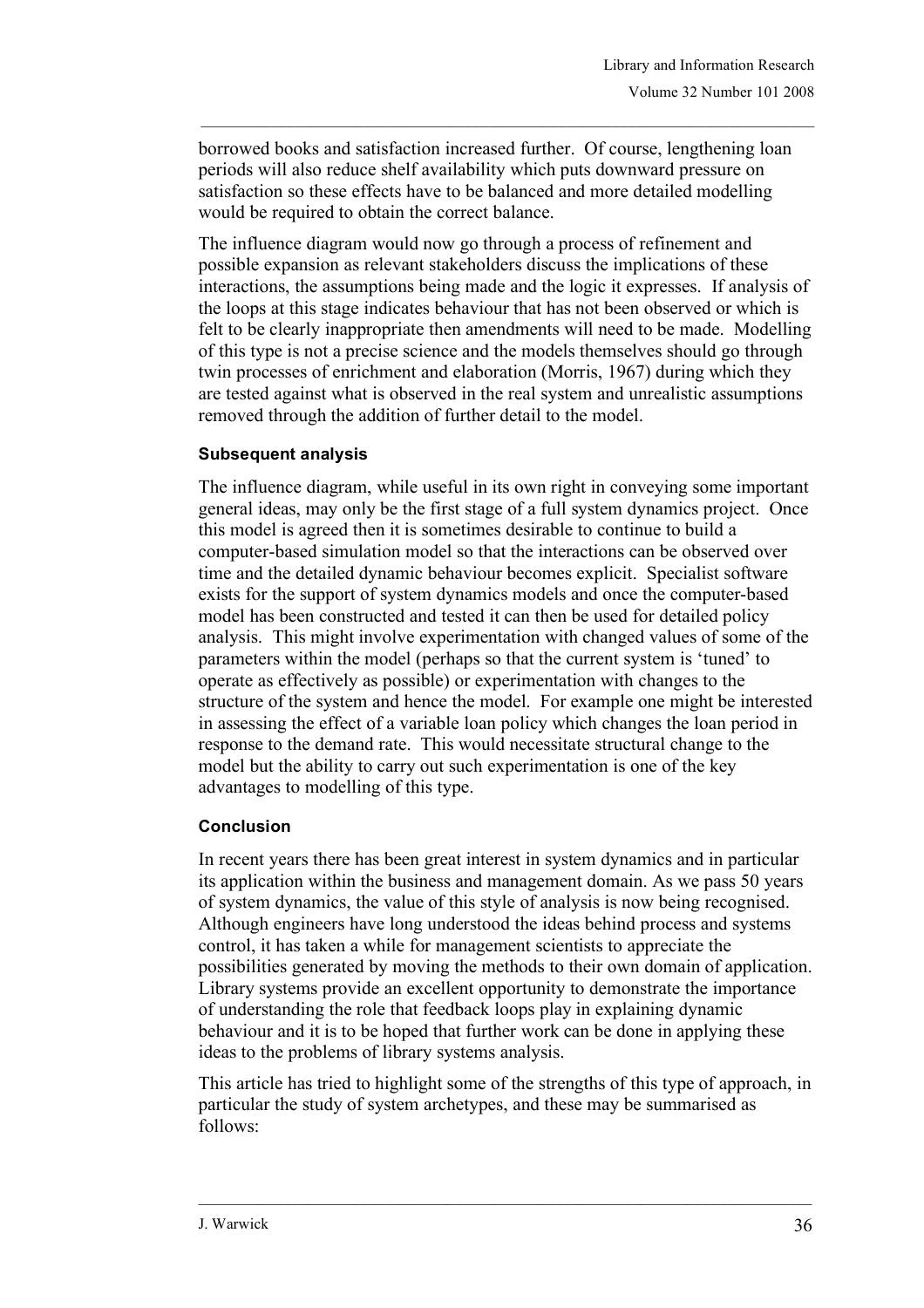- 1. System dynamics is a methodology that is oriented towards explanation of system behaviour through an analysis of the feedback structure of the system;
- 2. It is applicable to situations where more conventional management science models may have limited applicability or power and so is a useful addition to the modeller's toolbox;
- 3. It incorporates the use of influence diagrams which in themselves have significant use in exploring and understanding the structure and behaviour of a system and in communicating these ideas to others;
- 4. Influence diagrams may be further developed into a full simulation model if detailed analysis and experimentation is required although this is not always appropriate; and
- 5. By concentrating on structure and dynamic behaviour, system dynamics can be useful for strategic planning as well as for planning more detailed operational activities.

Of course there are drawbacks to any approach to modelling such as this. Influence diagrams can be difficult to construct until experience has been gained, and any simulation model can be time consuming to build if mathematical relationships and statistical data are to be included. However, any human activity system is going to present challenges when analysis is required and system dynamics provides a set of tools that hopefully will be more widely exploited for the purposes of understanding library systems and in particular the behaviour of library users.

# **References**

Arms, W. Y. and Walter, T. P. (1974) A simulation model for purchasing duplicate copies in a library, *Journal of Library Automation* 7, 73-82.

Atwater, J. B. and Pittman, P. H. (2006) Facilitating systemic thinking in business classes, *Decision Science Journal of Innovative Education* 4 (2), 273-292.

Baker, N. R. and Nance, R. E. (1970) Organisational analyses and simulation studies of university libraries: a methodological overview, *Information Storage and Retrieval* 5 (4), 153-168.

Buchanan, J. T., Henig, E. J. and Henig, M. I. (1998) Objectivity and subjectivity in the decision making process, *Annals of Operations Research* 80, 333-345.

Buckland, M. K. (1975) *Book availability and the library user*. London: Pergamon Press.

Coyle, R. G. (1996) *System dynamics modelling: a practical approach*. London: Chapman & Hall.

Dahlin, T. C. (1991) Operations research and organisational decision making in academic libraries, *Collection Management* 14 (3/4), 49-60.

Forrester, J. W. (1961) *Industrial dynamics*. Cambridge MA: MIT Press.